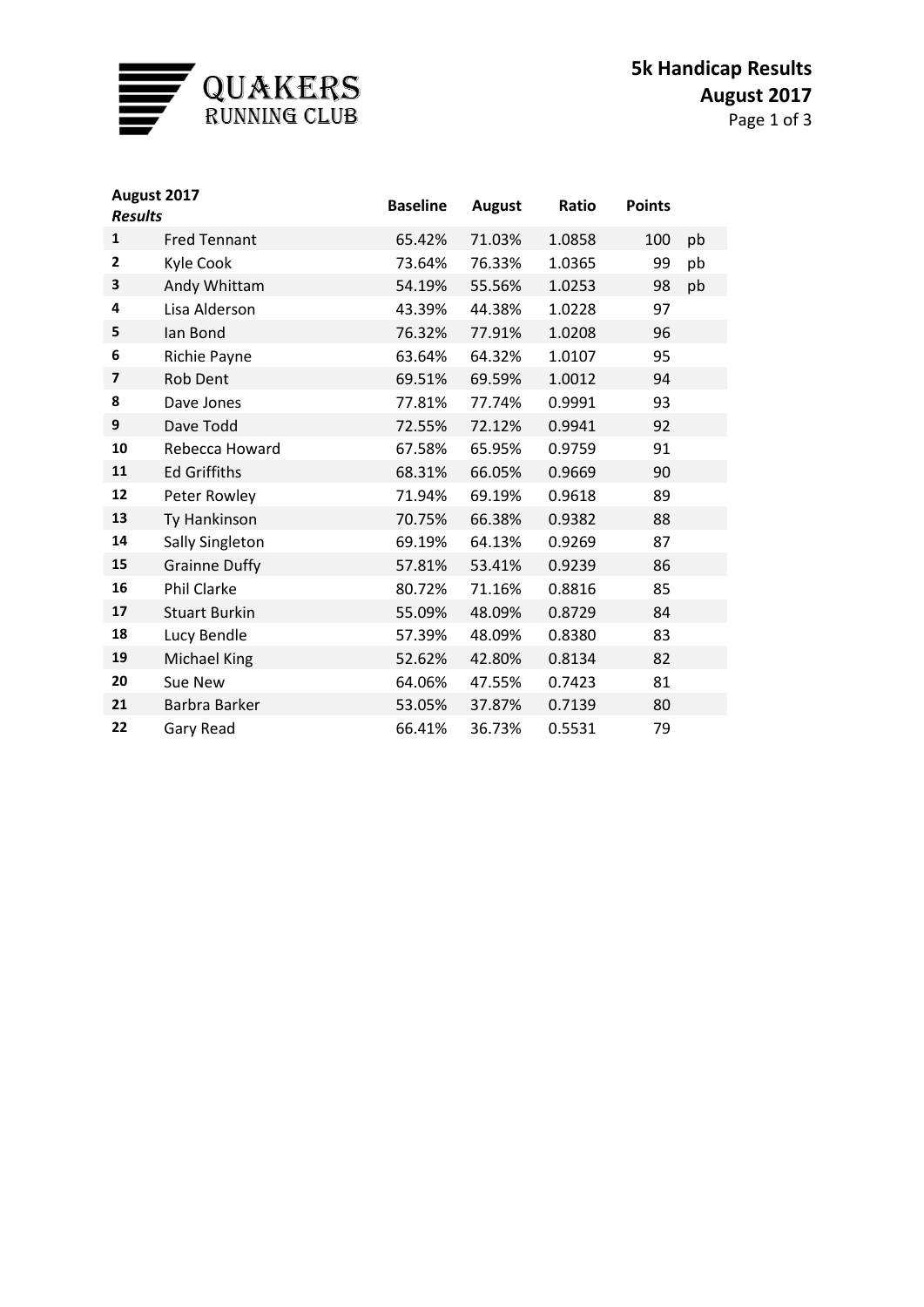

| August 2017              |                       | Jan         | Feb         | Mar              | Apr         | May         | Jun              | Jul       | Aug         | <b>Total</b> |
|--------------------------|-----------------------|-------------|-------------|------------------|-------------|-------------|------------------|-----------|-------------|--------------|
| <b>Cumulative Scores</b> |                       |             |             |                  |             |             |                  |           |             |              |
| $\mathbf{1}$             | Lisa Alderson         | $\mathbf 0$ | 99          | 96               | 98          | 98          | 97               | 96        | 97          | 681          |
| 2                        | Karen Ann Dove        | 100         | 0           | 100              | 100         | 100         | 100              | 100       | 0           | 600          |
| 3                        | Ty Hankinson          | 85          | 79          | 80               | 82          | 85          | $\mathbf 0$      | 80        | 99          | 590          |
| 4                        | <b>Ed Griffiths</b>   | 81          | 78          | 81               | 80          | 75          | 0                | 86        | 90          | 571          |
| 5                        | Andy Whittam          | 93          | 89          | $\mathbf 0$      | 93          | 92          | 98               | 0         | 99          | 564          |
| 6                        | <b>Fred Tennant</b>   | 92          | 96          | $\mathbf 0$      | 96          | 79          | 0                | 99        | 100         | 562          |
| $\overline{\mathbf{z}}$  | <b>Grainne Duffy</b>  | 77          | 86          | 85               | 74          | 72          | 81               | 0         | 86          | 561          |
| 8                        | Dave Todd             | 0           | 87          | 92               | 91          | 87          | 96               | 0         | 92          | 545          |
| 9                        | <b>Richie Payne</b>   | 62          | $\mathbf 0$ | 86               | 88          | $\mathbf 0$ | 94               | 90        | 95          | 515          |
| 10                       | Peter Rowley          | 0           | 81          | 78               | 84          | 67          | 0                | 83        | 89          | 482          |
| 11                       | Danny Gordon          | 76          | 82          | 76               | 77          | $\mathbf 0$ | 86               | 82        | $\mathbf 0$ | 479          |
| 12                       | <b>Stuart Burkin</b>  | 0           | 95          | 98               | 99          | 99          | 0                | 0         | 84          | 475          |
| 13                       | Dave Jones            | $\mathbf 0$ | 76          | 66               | $\mathbf 0$ | 76          | 77               | 87        | 93          | 475          |
| 14                       | Lisa Jenkins          | 95          | $\mathbf 0$ | 91               | 0           | 96          | 95               | 93        | 0           | 470          |
| 15                       | <b>Emily Beaumont</b> | 97          | 100         | 97               | $\mathbf 0$ | $\mathbf 0$ | 82               | 91        | 0           | 467          |
| 16                       | <b>Michael King</b>   | 66          | 73          | 89               | 78          | 63          | 0                | 0         | 82          | 451          |
| 17                       | Rob Gillham           | $\mathbf 0$ | 67          | 75               | 71          | 68          | 80               | 78        | 0           | 439          |
| 18                       | Dave McLachlan        | 91          | 83          | 0                | 85          | 88          | 0                | 88        | 0           | 435          |
| 19                       | <b>Gary Read</b>      | 60          | $\mathbf 0$ | 69               | 61          | 61          | 0                | 79        | 79          | 409          |
| 20                       | Lee Morris            | 87          | $\mathbf 0$ | 73               | 72          | 78          | 0                | 94        | 0           | 404          |
| 21                       | Gemma Hammond         | 72          | 74          | 80               | 70          | 80          | 0                | 0         | 0           | 376          |
| 22                       | David Ledgerwood      | 84          | 0           | 90               | 0           | 95          | 99               | 0         | 0           | 368          |
| 23                       | Rebecca Howard        | $\mathbf 0$ | $\mathbf 0$ | 84               | 97          | $\mathbf 0$ | $\mathbf 0$      | 95        | 91          | 367          |
| 24                       | Sue New               | 0           | 0           | 62               | 69          | 70          | 83               | 0         | 81          | 365          |
| 25                       | Darren Alderson       | $\mathbf 0$ | 98          | 95               | 79          | 82          | 0                | 0         | 0           | 354          |
| 26                       | Jamie Pratt           | 86          | 0           | 94               | 75          | 0           | 0                | 97        | 0           | 352          |
| 27                       | <b>Phil Rutter</b>    | 90          | 92          | 87               | $\mathbf 0$ | 77          | $\boldsymbol{0}$ | 0         | 0           | 346          |
| 28                       | Michelle Scruby       | 74          | 90          | 0                | 89          | 0           | 91               | 0         | 0           | 344          |
| 29                       | Diane Lockhart        | 94          | $\pmb{0}$   | 75               | 0           | 81          | 0                | 92        | 0           | 342          |
| 30                       | Paul Ryan             | 67          | 66          | 0                | 63          | 59          | 0                | 77        | 0           | 332          |
| 31                       | Juliette McLaren      | 78          | $\pmb{0}$   | 82               | 81          | 89          | $\pmb{0}$        | $\pmb{0}$ | 0           | 330          |
| 32                       | Iain Clyde            | 68          | 0           | $\mathbf 0$      | 83          | 84          | 89               | 0         | 0           | 324          |
| 33                       | Olly Moore            | 79          | 84          | 70               | 73          | $\pmb{0}$   | 0                | 0         | 0           | 306          |
| 34                       | Marc Ellis            | 70          | 71          | 88               | 66          | 0           | 0                | 0         | 0           | 295          |
| 35                       | Lisa Johnstone        | $\pmb{0}$   | $\pmb{0}$   | 65               | 65          | $\pmb{0}$   | 78               | 81        | 0           | 289          |
| 36                       | Paul Roberts          | 71          | 70          | 72               | 0           | 0           | 75               | 0         | 0           | 288          |
| 37                       | <b>Jeff Marriot</b>   | $\pmb{0}$   | $\pmb{0}$   | 61               | 68          | 71          | 87               | 0         | 0           | 287          |
| 38                       | Dawn Johnston         | 0           | 0           | $\boldsymbol{0}$ | 90          | 97          | 0                | 98        | 0           | 285          |
| 39                       | Michelle Dale         | 99          | $\pmb{0}$   | 99               | $\pmb{0}$   | $\pmb{0}$   | 0                | 84        | 0           | 282          |
| 40                       | Sharon Carr           | 69          | 68          | 68               | 67          | 0           | 0                | 0         | 0           | 272          |
| 41                       | <b>Billy Harris</b>   | 83          | 94          | 93               | 0           | $\pmb{0}$   | 0                | 0         | 0           | 270          |
| 42                       | Kyle Cook             | 64          | 97          | 0                | 0           | 0           | 0                | 0         | 99          | 260          |
| 43                       | <b>Gill Colling</b>   | 89          | $\pmb{0}$   | 78               | 0           | 83          | 0                | 0         | 0           | 250          |